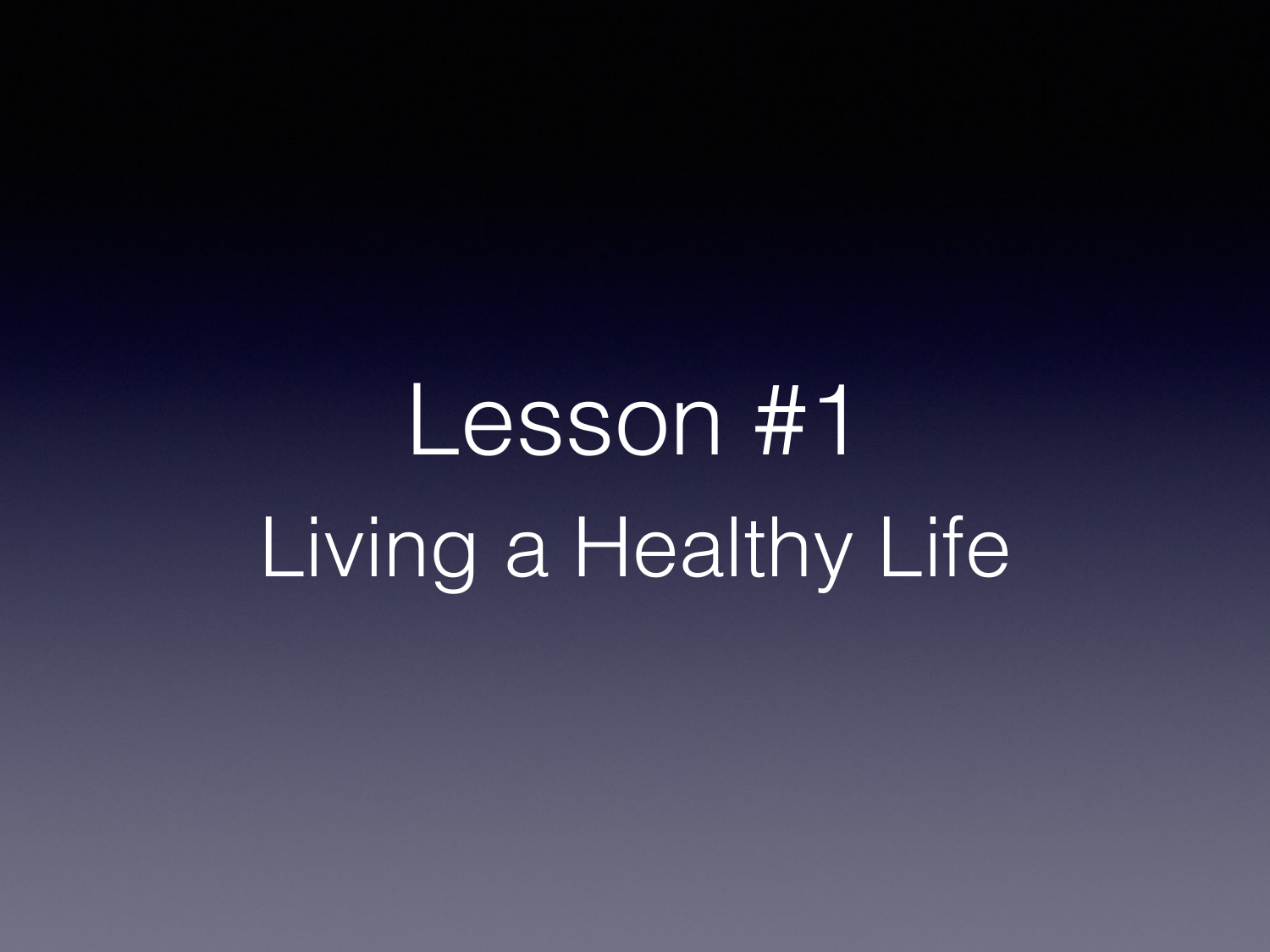## Objectives

- Explain the difference between life expectancy and quality of life
- Describe factors that can affect quality of life
- Assess personal health and wellness related practices and behavior that reduce or prevent health risks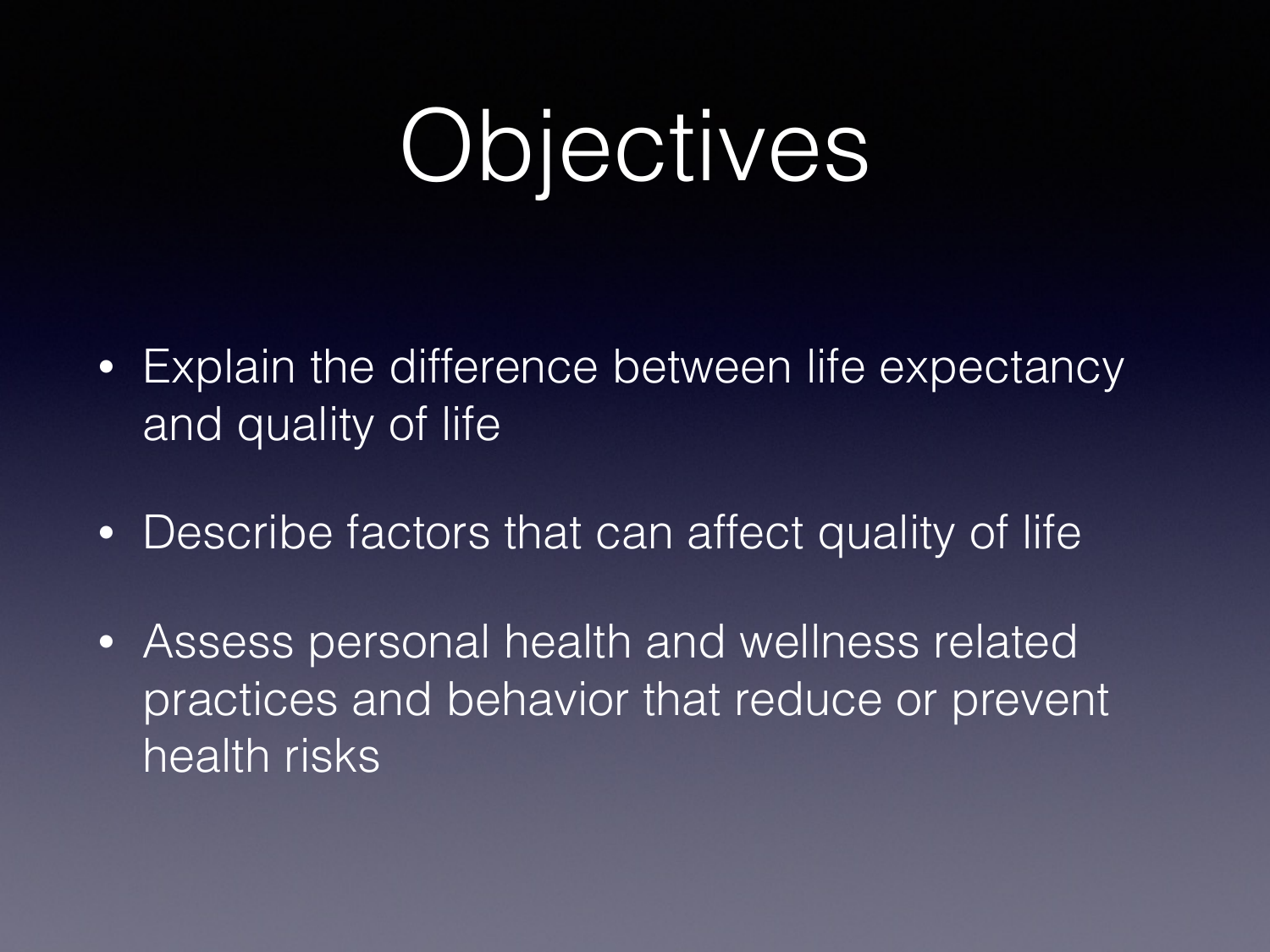# Journal Entry Question

• Write a few sentences about how old you think you'll live to and why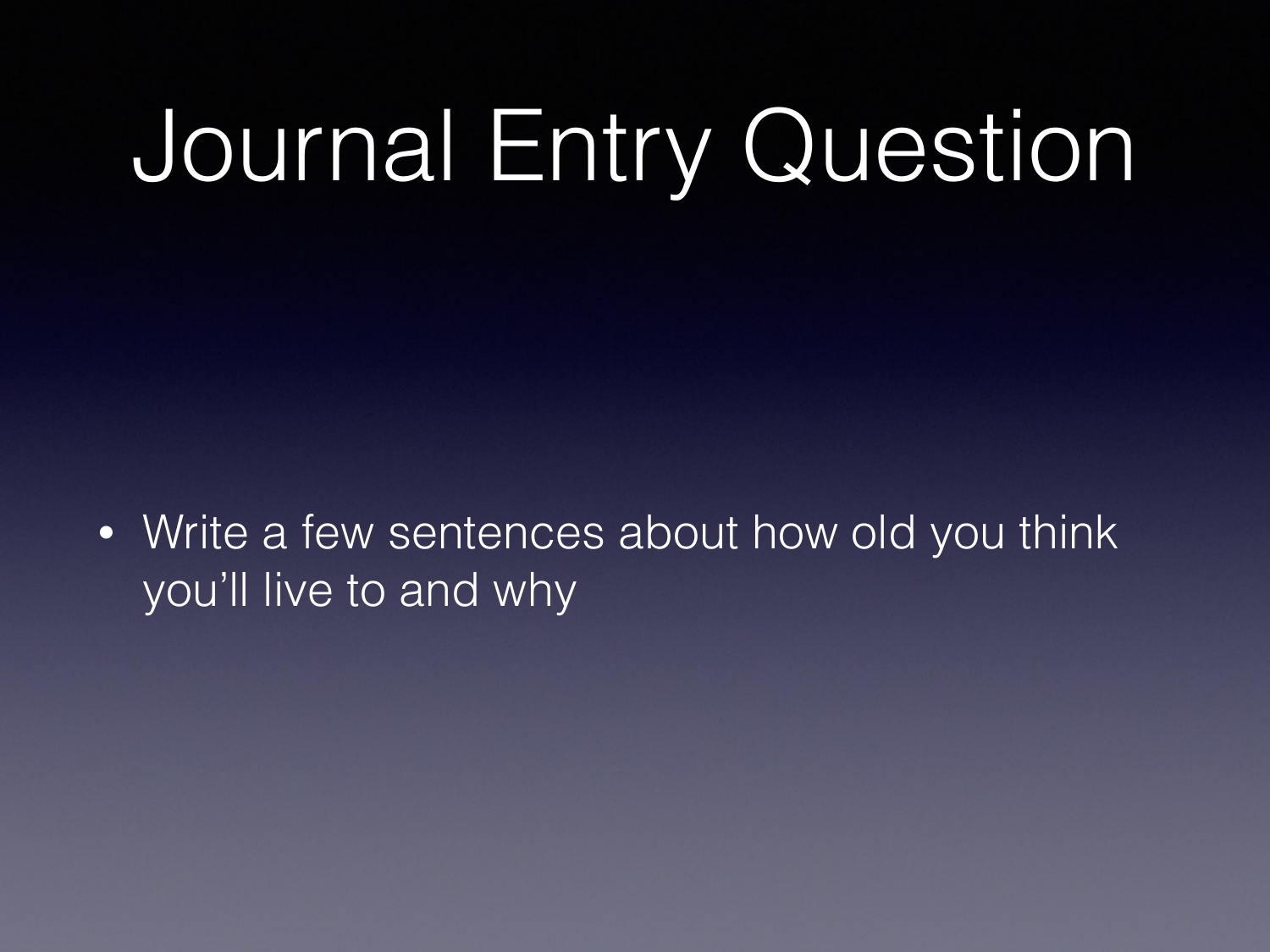Class Discussion Notes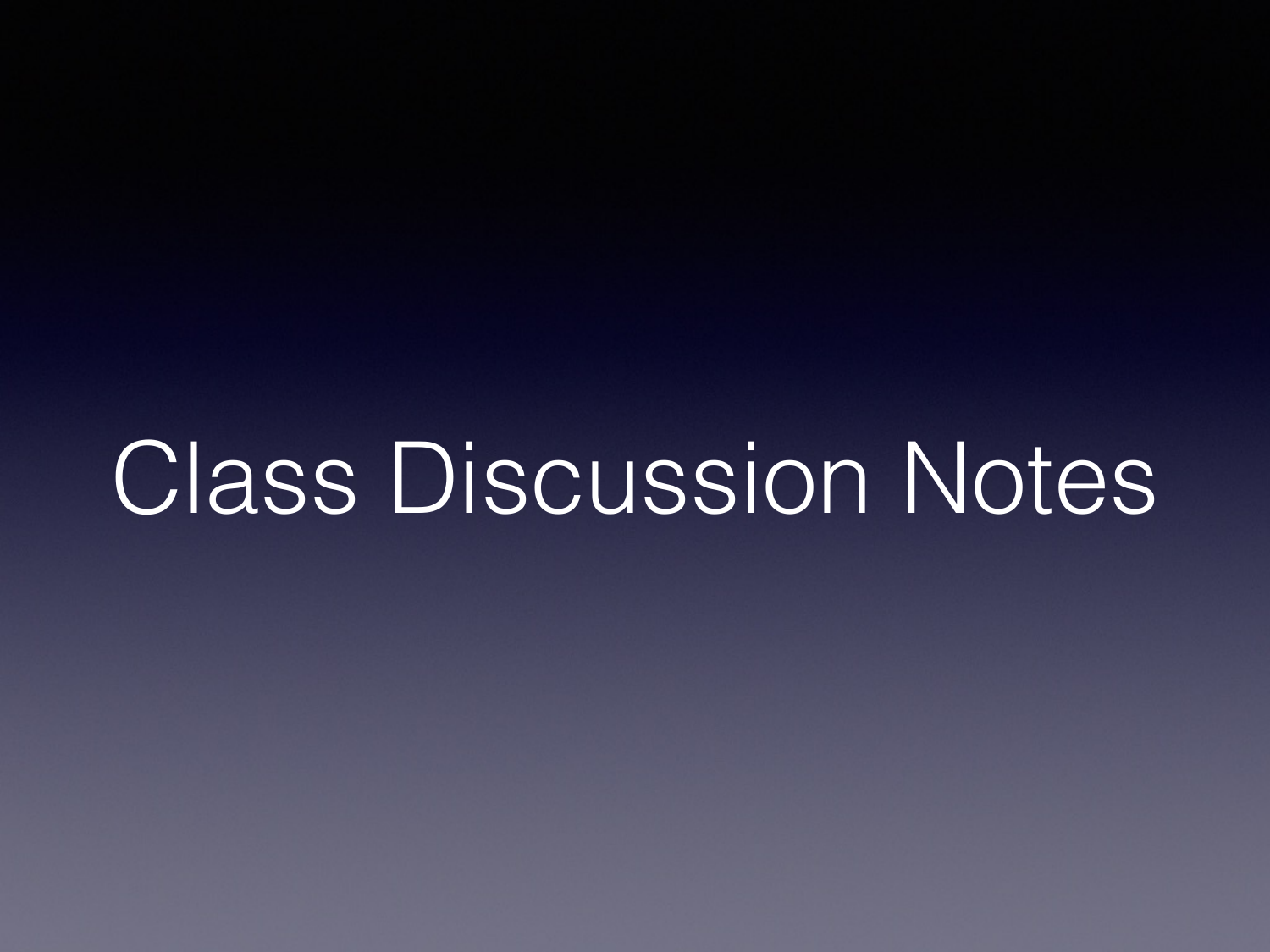# **What kind of things do you think influence how long a person lives?**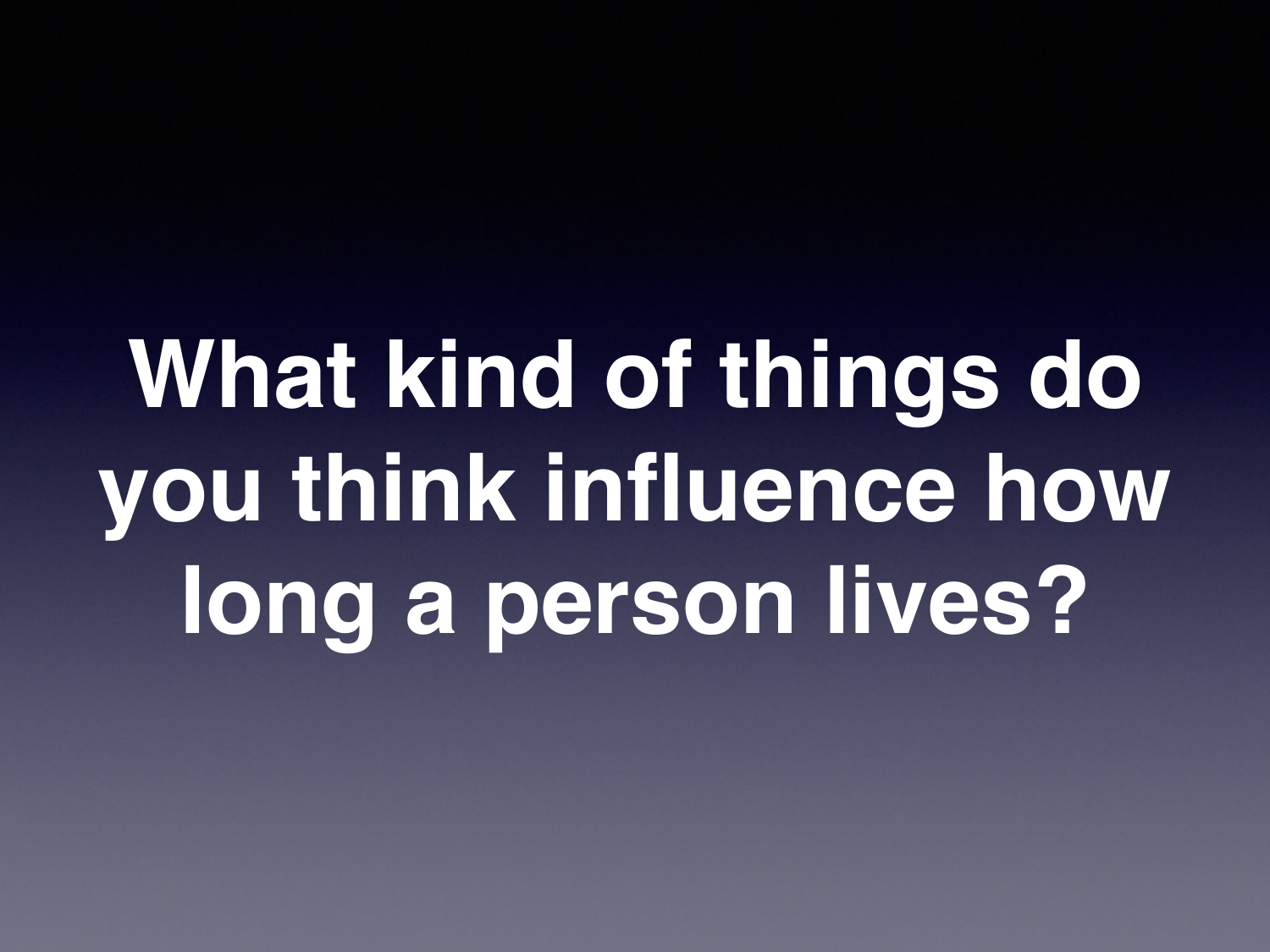- genes/heredity
- lifestyle habits- eating healthy foods, being physically active, getting enough sleep
- exposure to risk or dangerous circumstances
- environment or where a person lives
- Stressors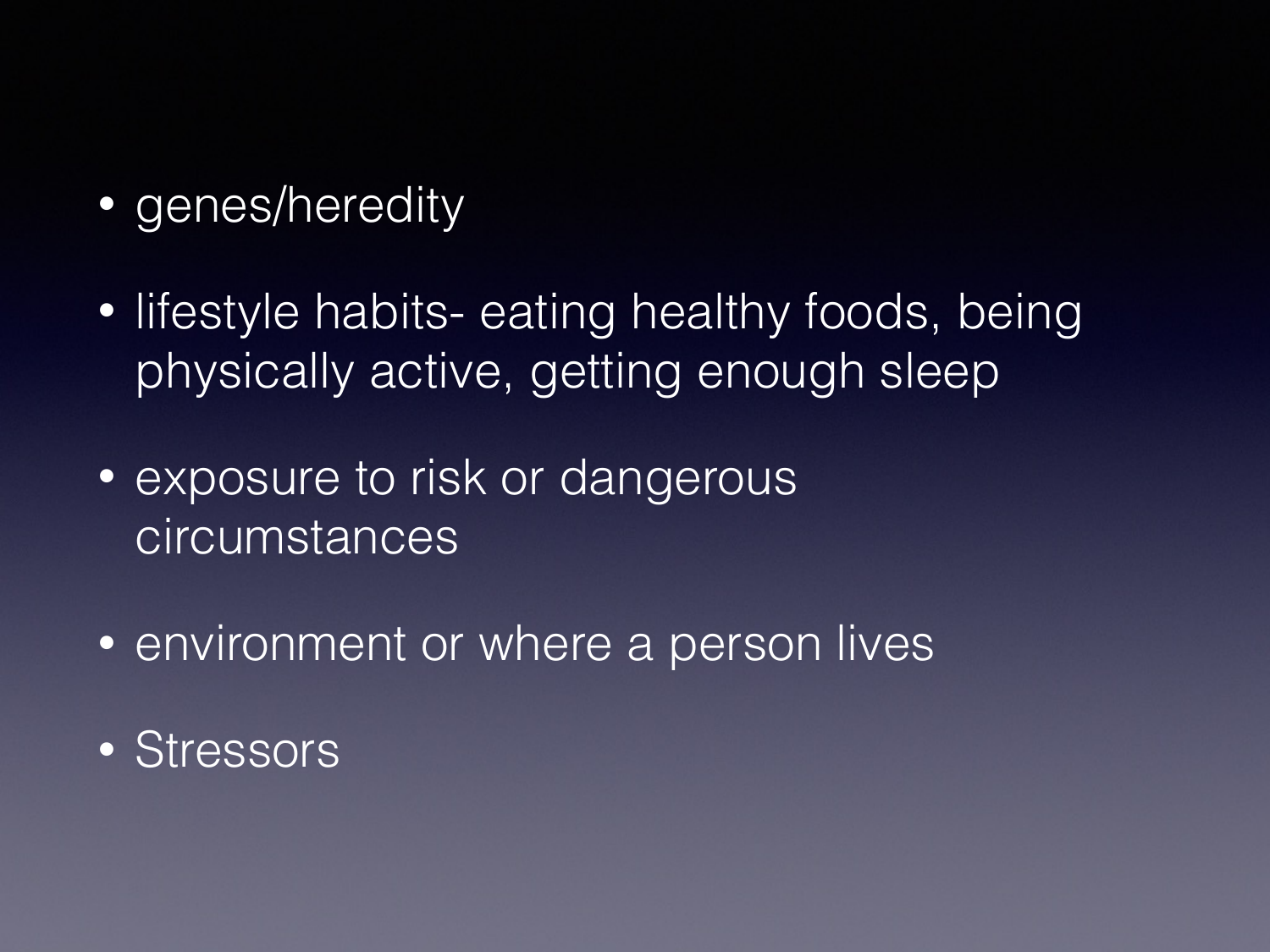**Life expectancy** is defines as the expected number if years of life remaining at any given age for a group of people. It's an estimate or prediction based on statistics and the average for that population. Its not an exact calculation and it does not hold true for all of the individuals in that group. A persons *life span* is the number of years he or she actually lives.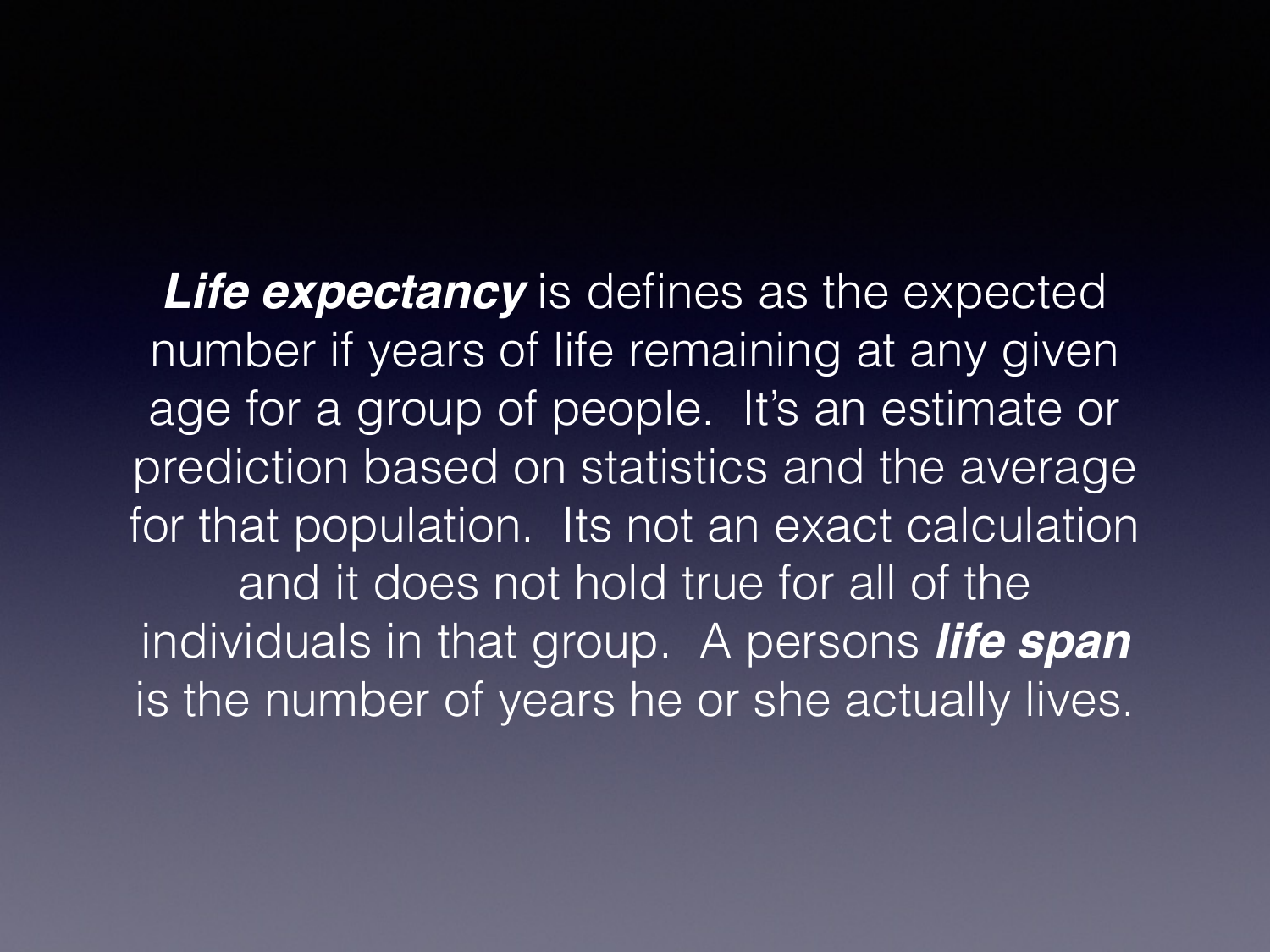**To what age do you think someone in the United States who's 15 years old today will live?**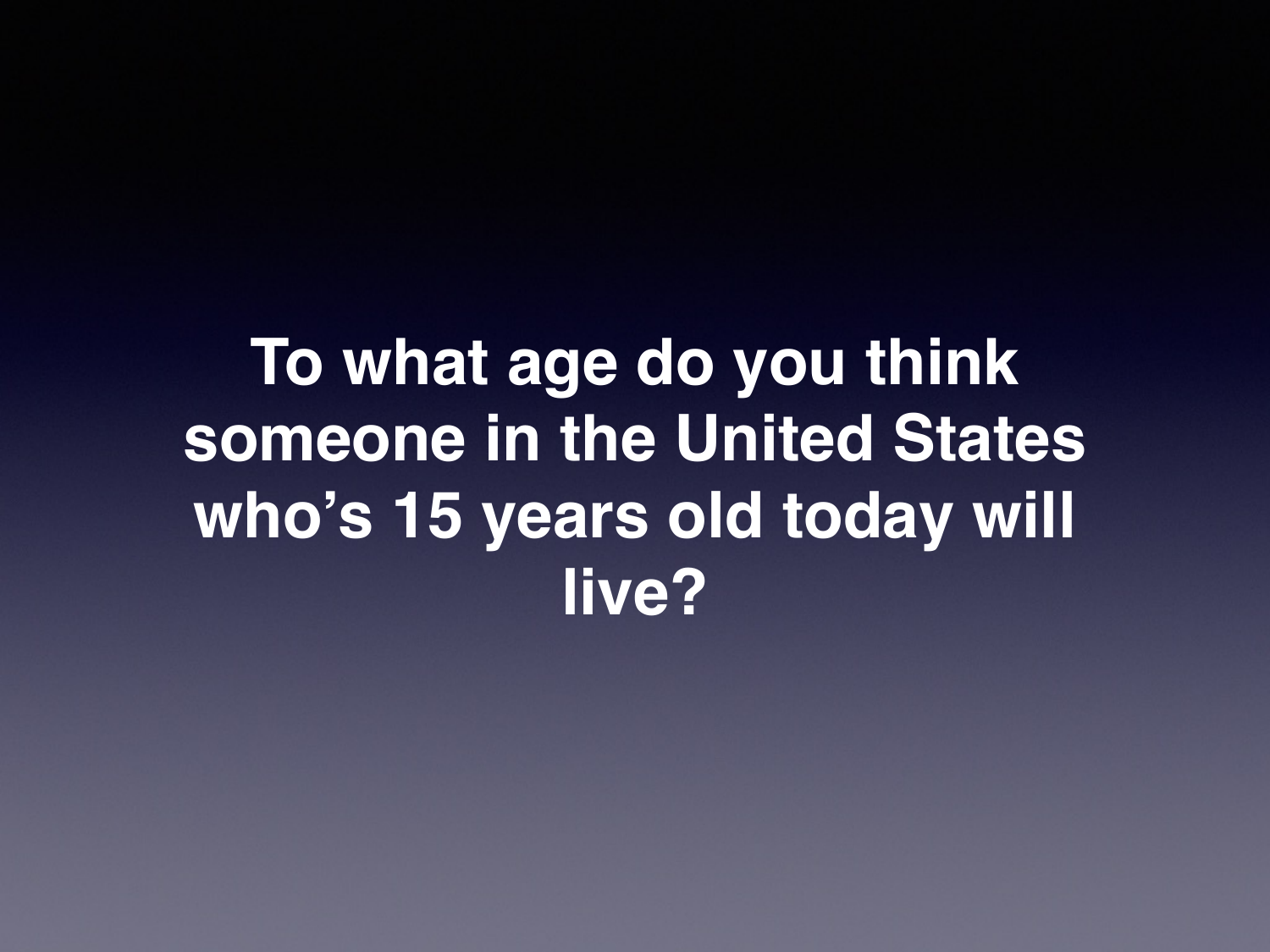According to statistics compiled by the center of disease control and prevention (CDC) someone living in the United States who's 15 years old right now could expect to live another 64 to 65 years(an average age of 78.5 years).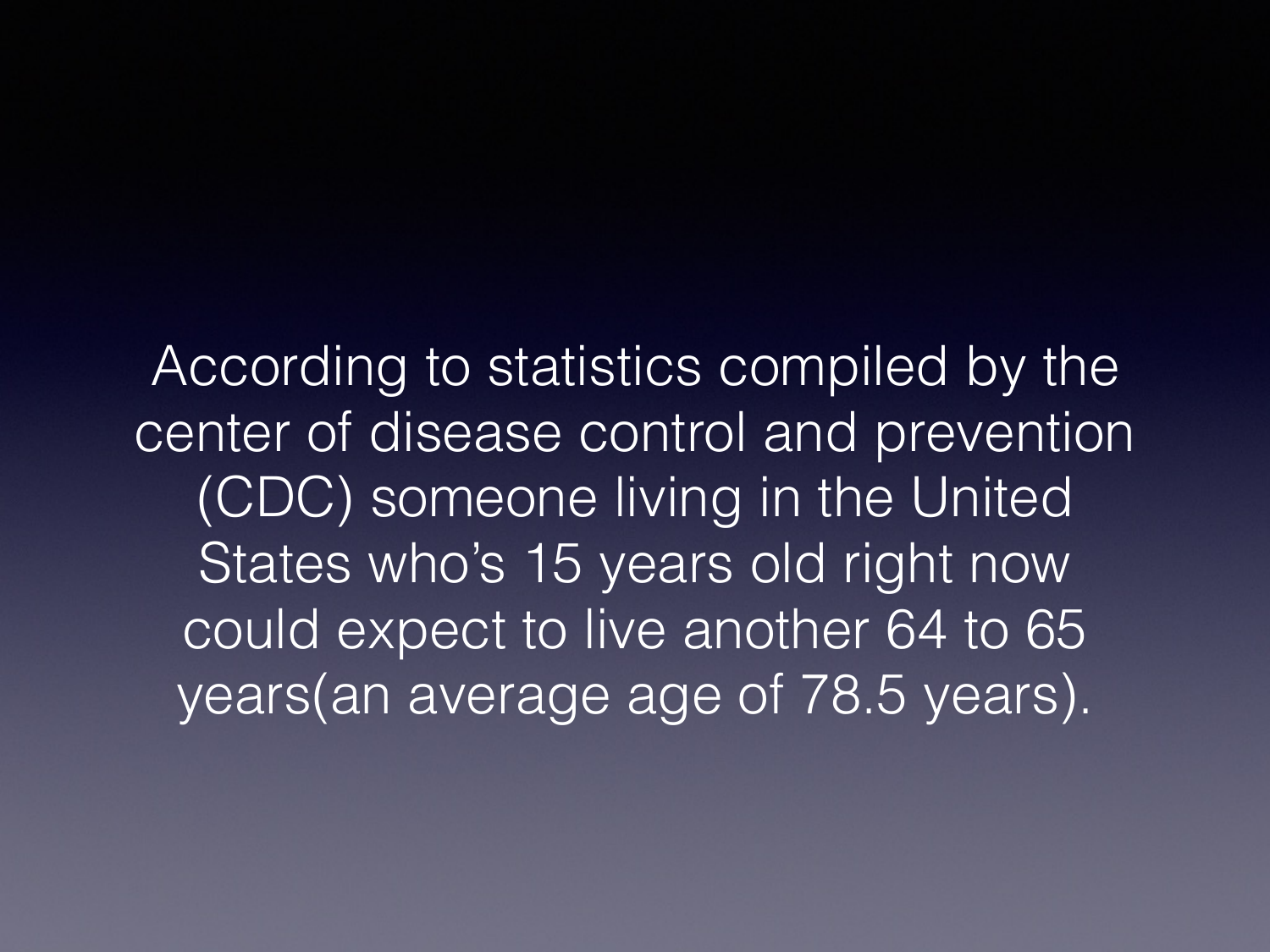If you break down life expectancy by gender a 15 year old male today would live to 76 years old and a 15 year old female would live to be 81 years old.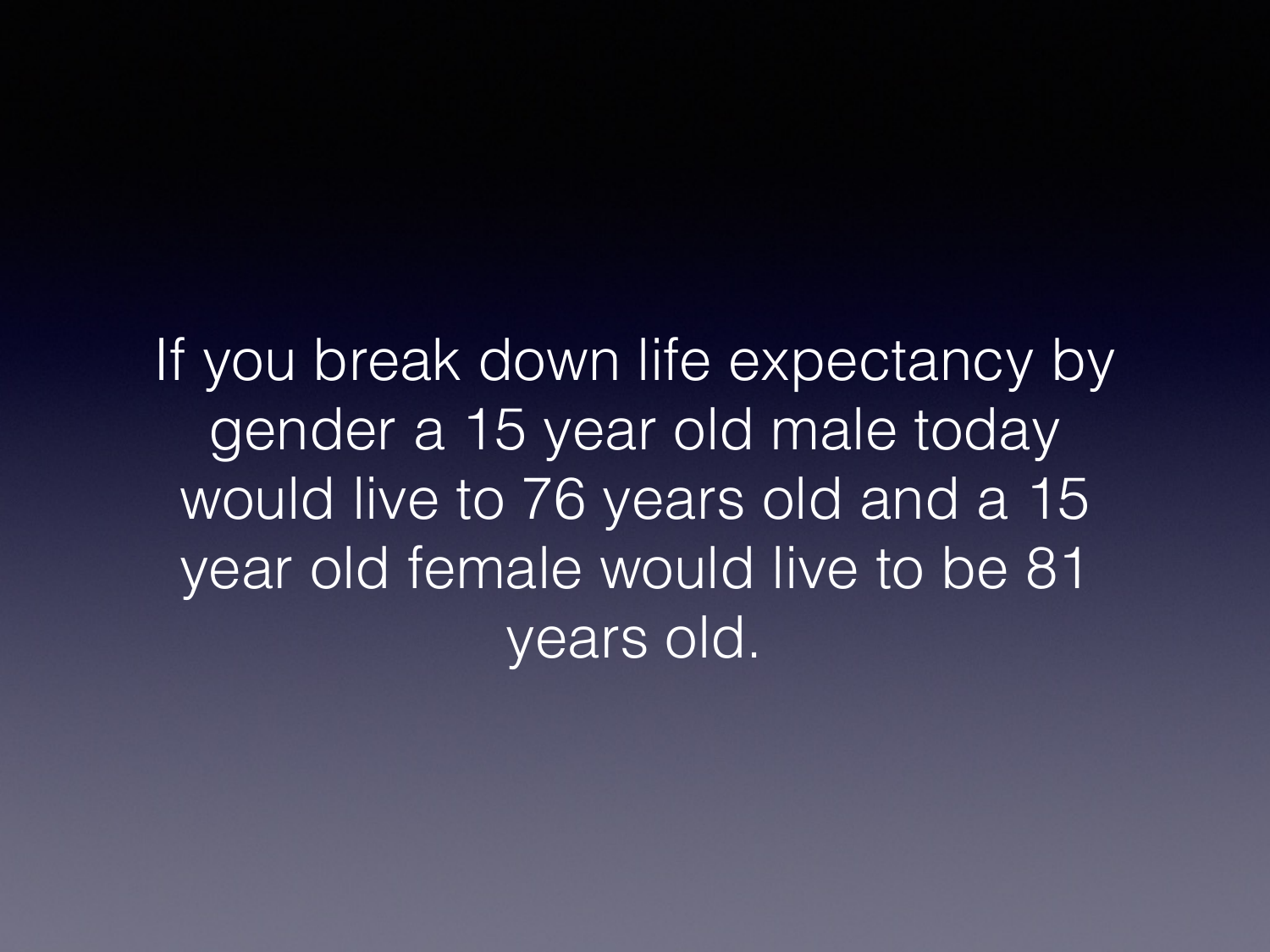**Why do you think the average life expectancy is different for males and females?**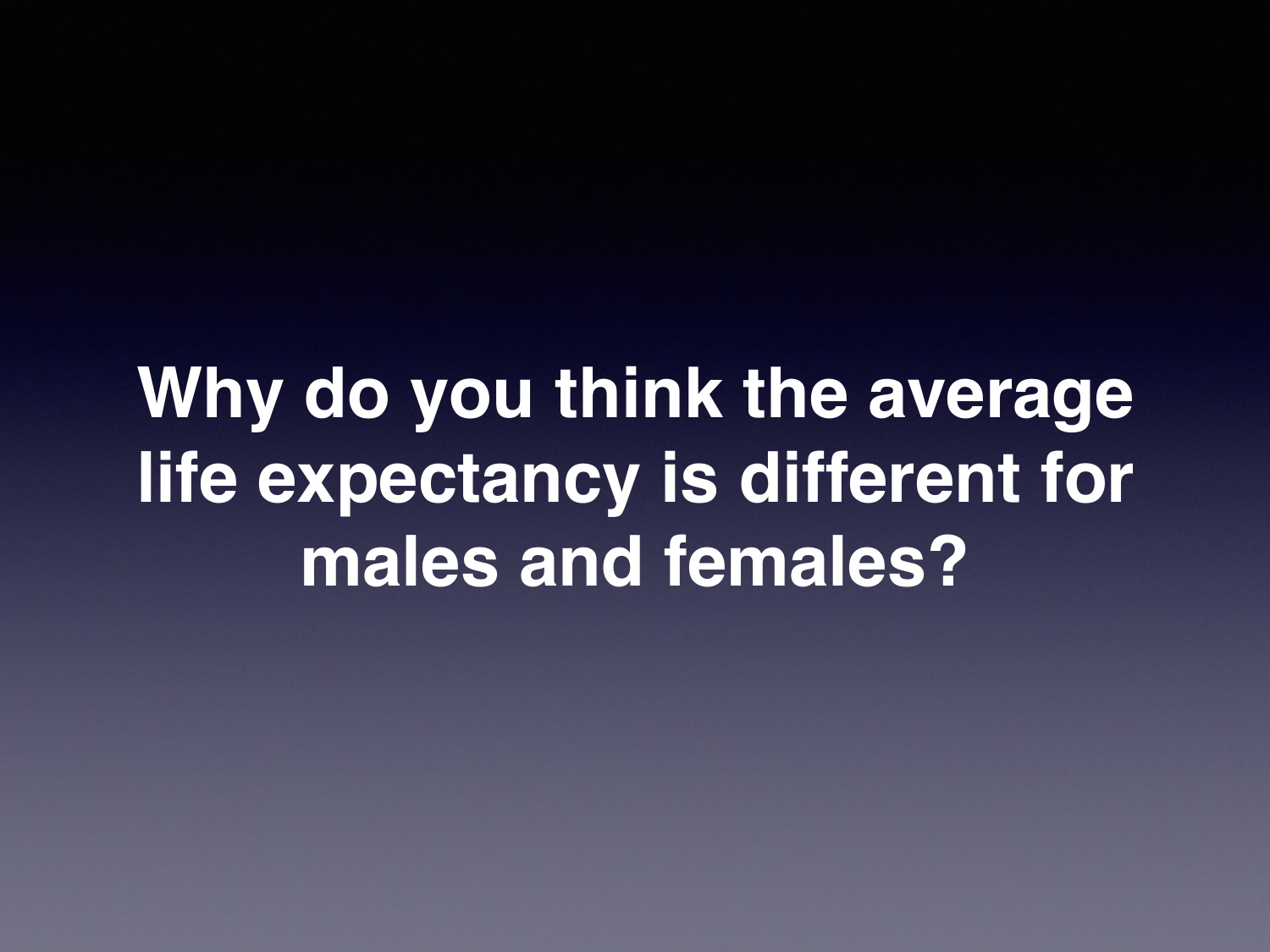Experts agree that differences in life expectancy of men and women can be linked to their behavioral choices.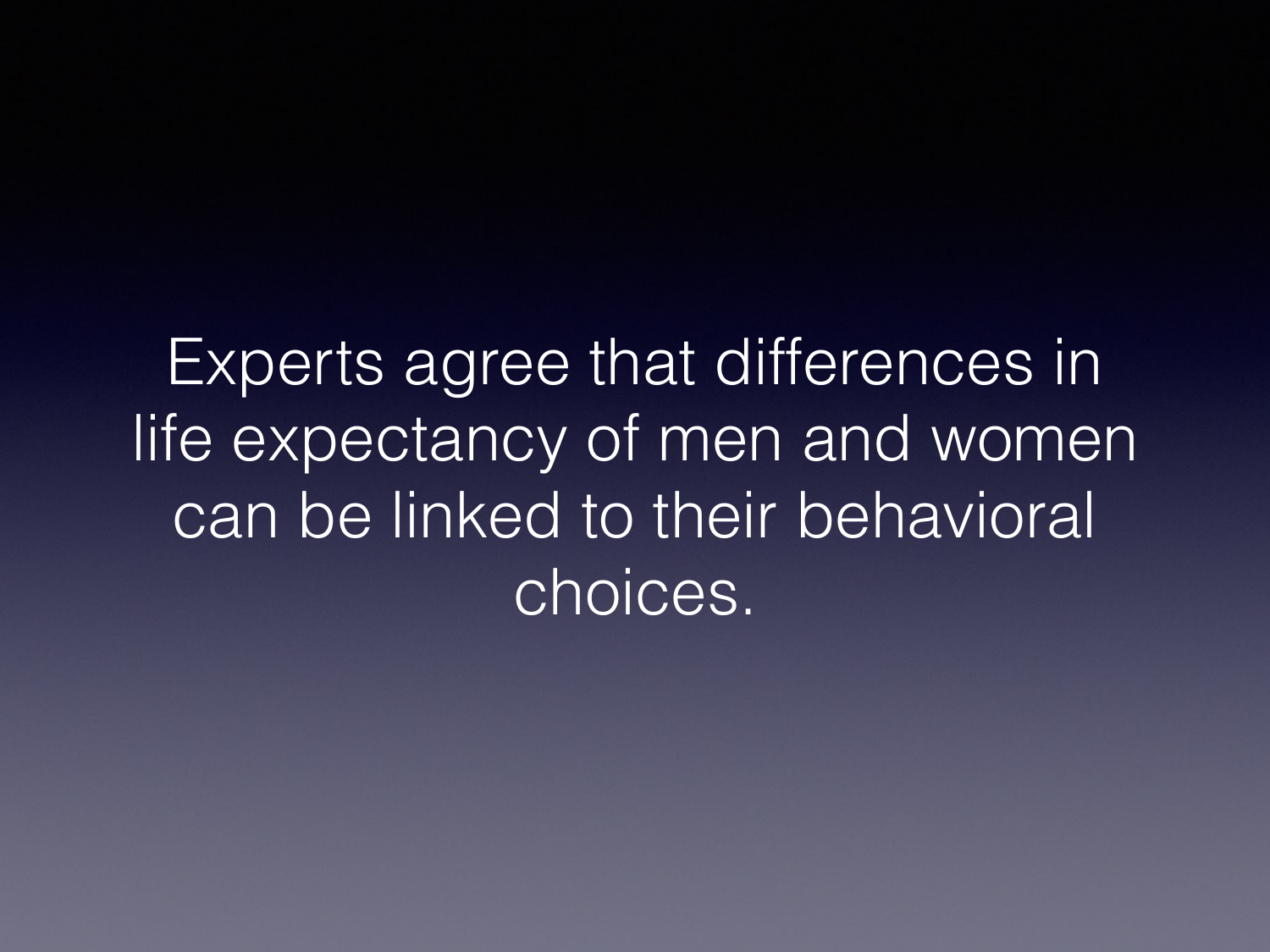### **• Men are more likely to:**

- participate in risk-taking behaviors, such as driving fast or recklessly, or participating in high risk sports
- use tobacco and alcohol
- not seek medical attention when they need it

### **• Women are more likely to:**

- have support systems to help them handle stress in their lives
- seek professional health care when sick or injured
- get routine health screenings, such as annual physicals and other tests

\*\*\*It's important to remember that these are averages. A person of *either gender can extend or lower individual life expectancy based on their types of behavior and health choices he or she makes.\*\*\**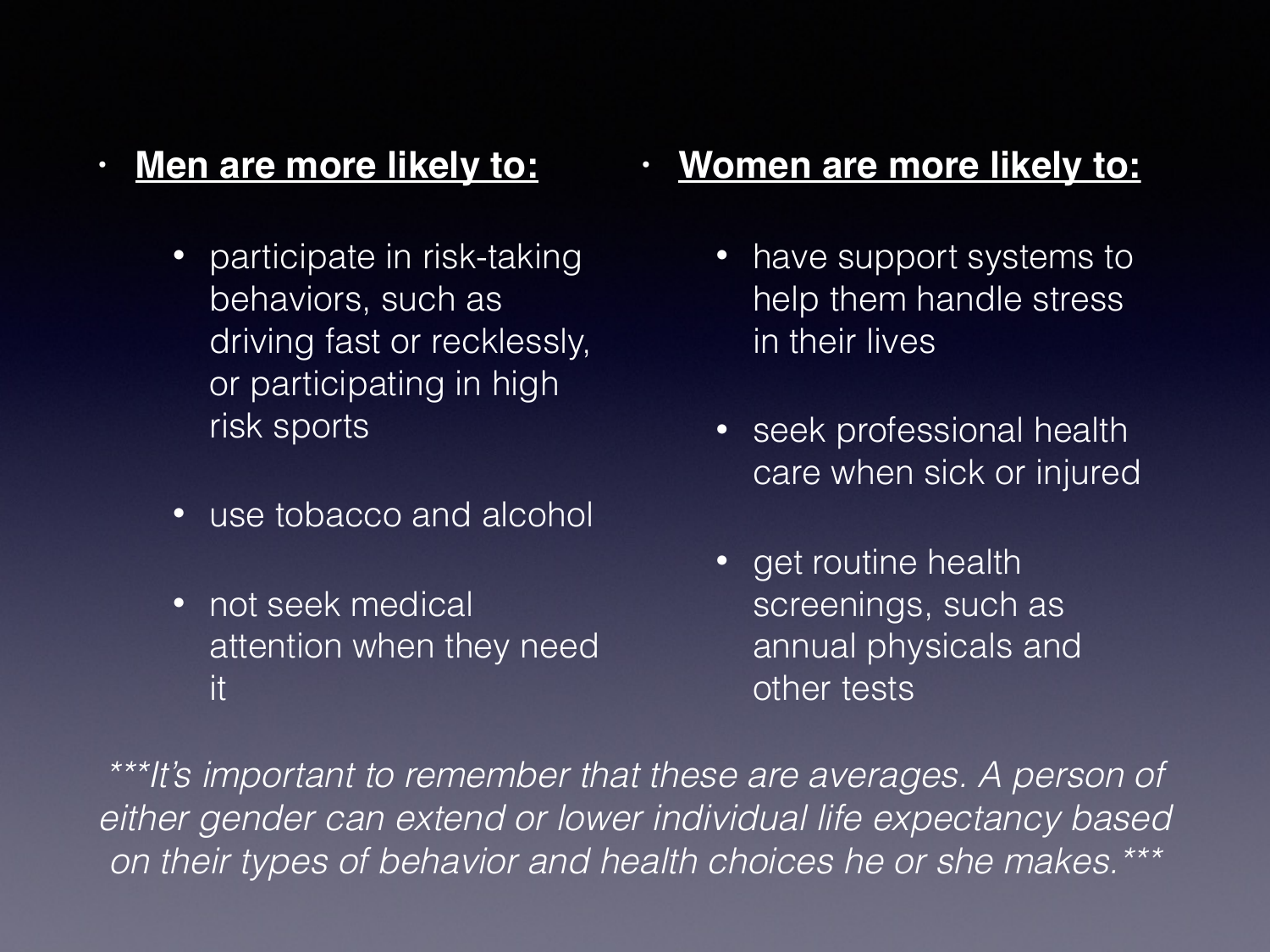**Life expectancy** refers to the number of years a person can be expected to live. It measures the *quantity* or amount of time a person lives. Something else to consider is *quality* of a persons life. *Quality* of life includes all of the things or aspects that a person's life enjoyable and meaningful.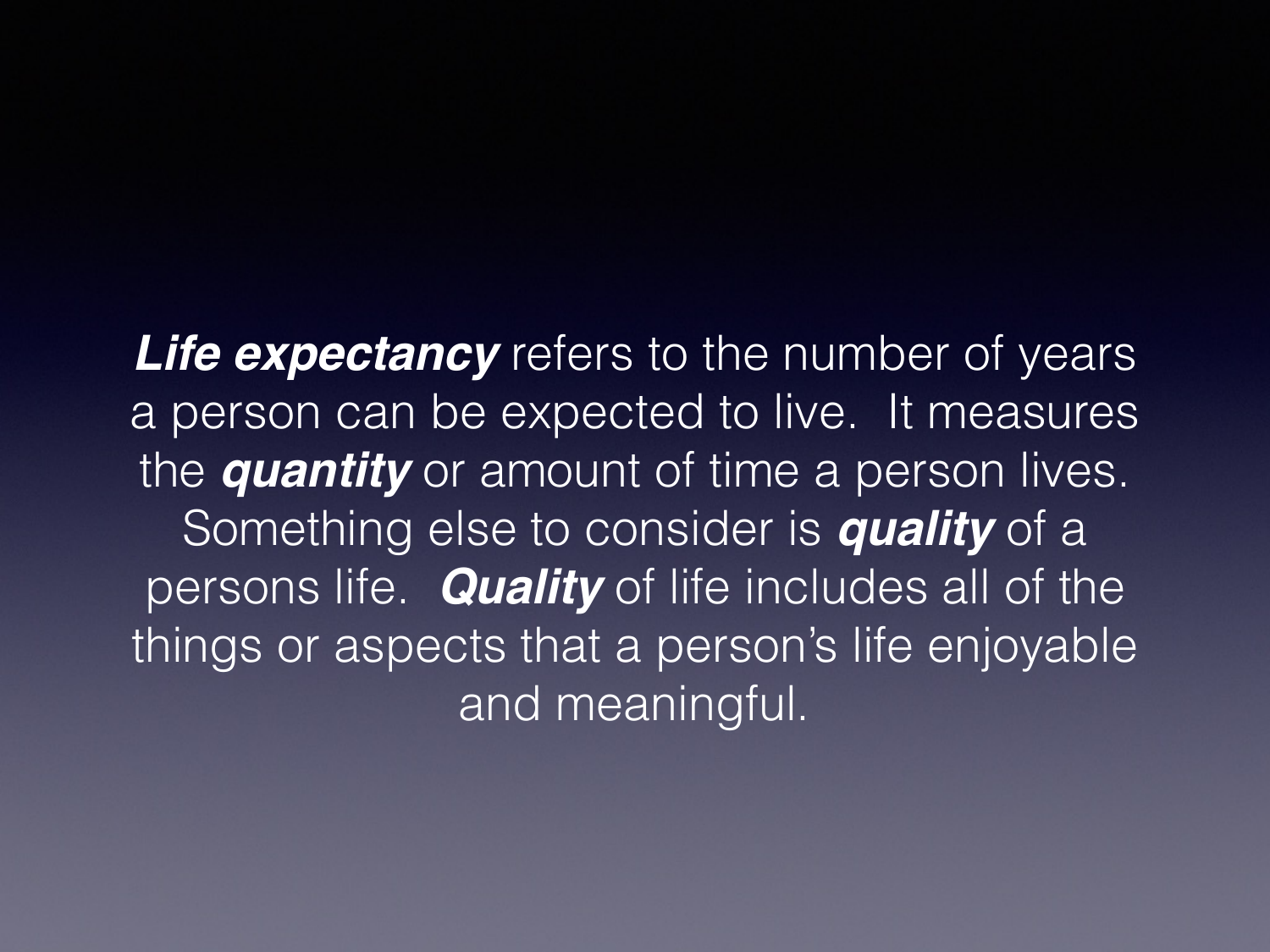**What do you think contributes to a person's quality of life?**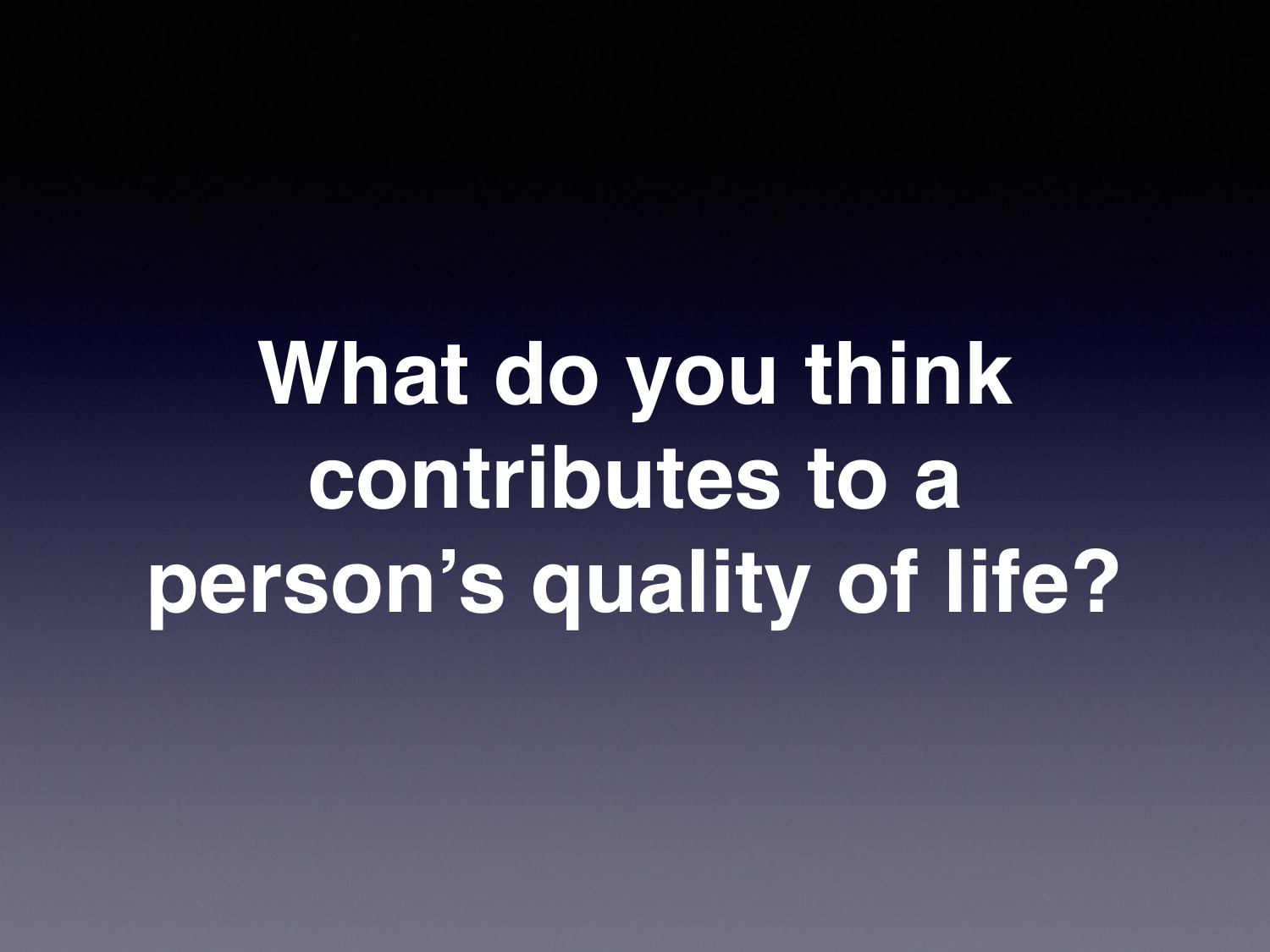#### • caring relationships (with family, friends, peers, community)

- enjoyable and meaningful work
- leisure activities
- education/learning
- positive connection to culture
- well managed finances
- good physical health & fitness
- good emotional and mental health
- sense of meaning and worth
- personal values and beliefs
- creative interests and talents
- spiritual beliefs
- safety and security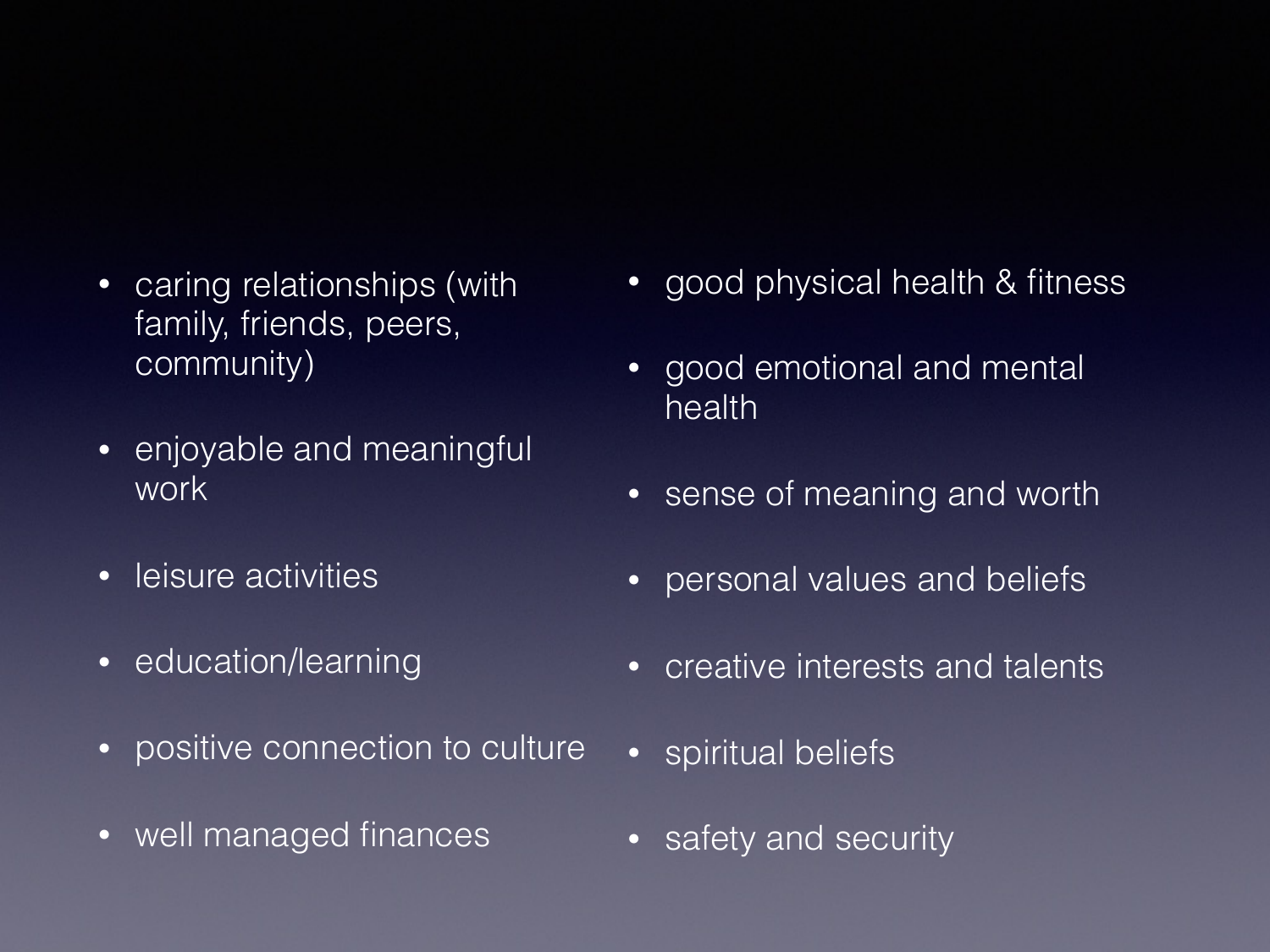For many people, *quality* of life is just as important as or even more important than *quantity.* If a person lives for many years, but cant enjoy life or contribute to the world in some way because of poor health, the *quality* of his or her life is compromised. Fortunately, many of the things that can improve your health and help you live a long life will also contribute in positive ways to *quality* of life.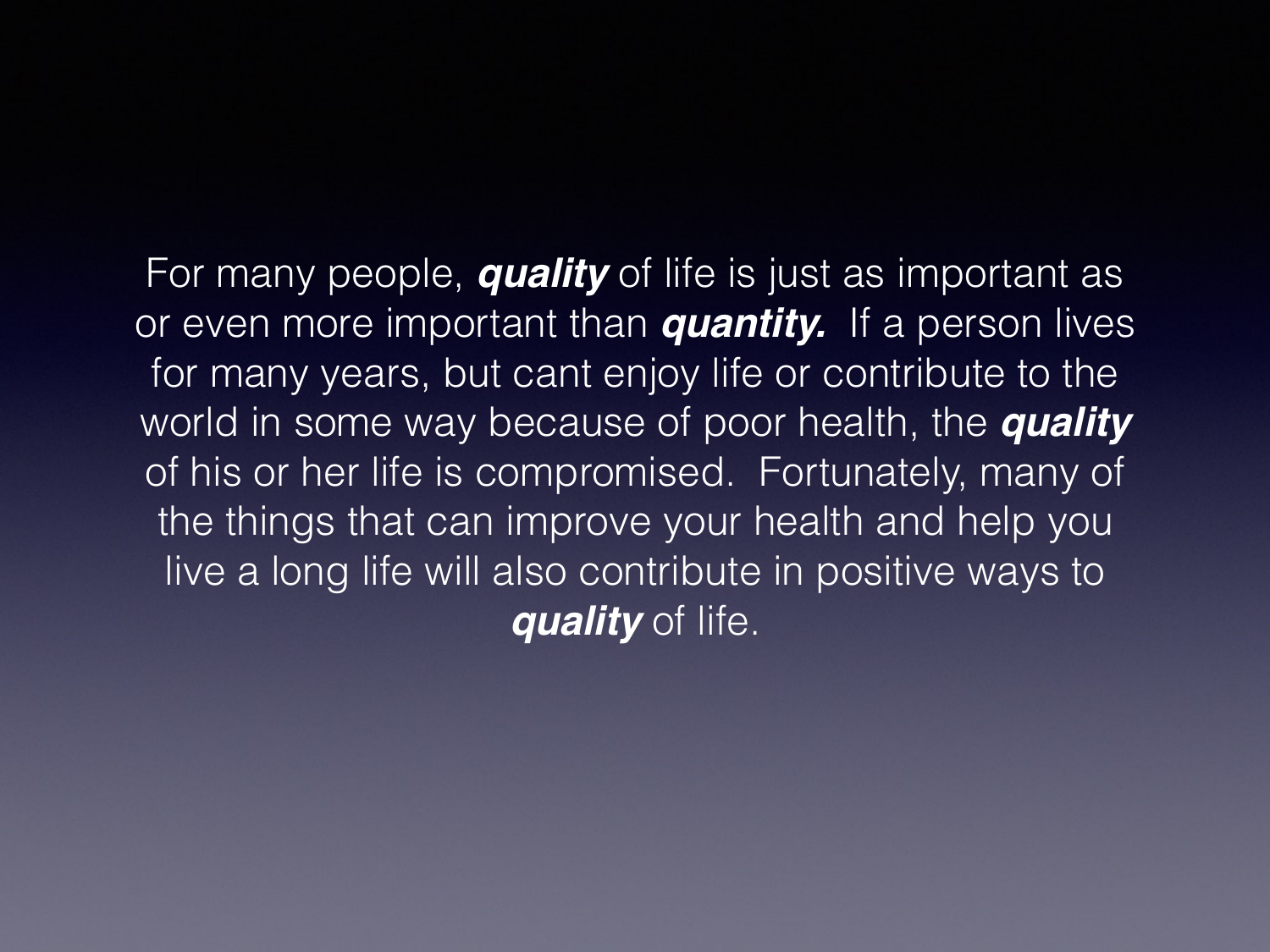You can't control all of the things that influence how long you live, but personal behaviors, health habits and lifestyle choices are often within your control. Using the *"Assessing My Health Habits"* survey in your packet you are going to access your current health habits. Be as honest and accurate as you can. You will not be required to share your answers with others in the class.